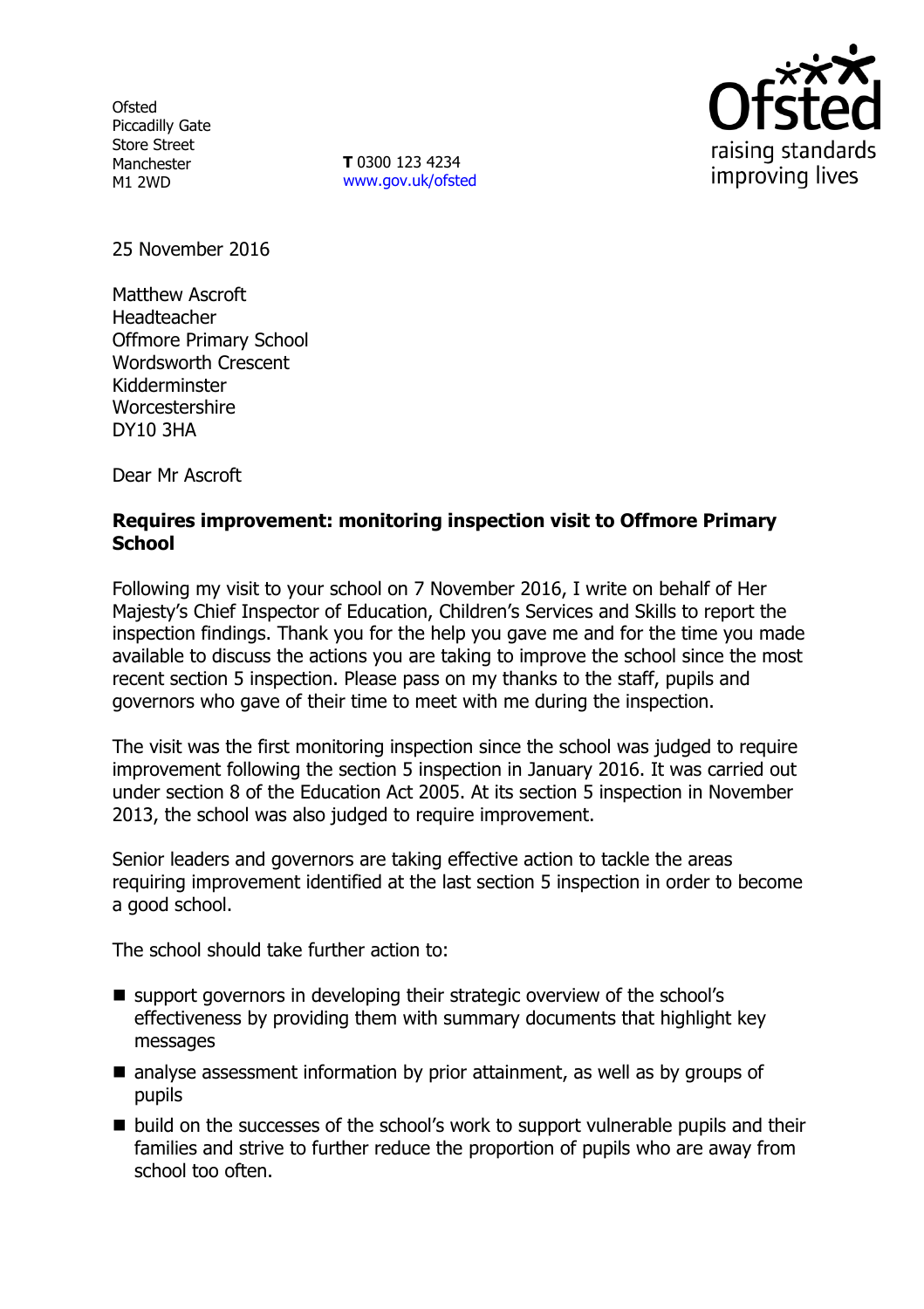

# **Evidence**

During the inspection, I held meetings with you, other senior leaders, subject leaders and phase leaders, the chair of the governing body and two other governors, the school's house captains and vice-captains, and a representative of the local authority, to discuss the actions taken since the last inspection. I looked at the school's plan for improvement and the self-evaluation document. I looked at other documents including assessment information, work in pupils' books, information about pupils' attendance and samples of monitoring records. I toured the school with you and the deputy headteacher, visiting every classroom and outdoors.

## **Context**

There have been substantial changes to staffing at all levels since the school's section 5 inspection in January. The school now has a stable staff group.

## **Main findings**

The school's effectiveness is improving rapidly. The inspection in January 2016 highlighted the need to improve the quality of teaching, to raise attainment and to accelerate the progress of disadvantaged pupils, and to improve the effectiveness of leadership and management, including governance. You and other senior leaders have taken decisive action to tackle weaknesses. The action taken so far, and the impact that is showing strongly in the progress that pupils are now making, illustrate clearly the shared determination that Offmore will become a good school as soon as possible.

You and the governing body were under no illusions about the school's effectiveness. You knew that much needed to be done to make sure that the pupils in all year groups received the quality of education to which they are entitled. You have gone about things in a considered way, but with appropriate urgency. You clearly understand that Offmore does not need a 'quick fix', but that change should be embedded and sustainable. To that end, you have not only tackled the areas of weakness identified at the inspection in January, but have gone back to the fundamental values that underpin good teaching and learning. Staff and pupils who spoke to me emphasised the shift in culture, attitudes and learning behaviours that are supporting the changes that are being made. You have enabled both staff and pupils to take responsibility and to play their part in improvement. For example, pupils said 'we can be independent now and we can make choices' and 'we are trusted', as well as 'work is harder now'. You have made sure that senior and middle leaders all play an important part in leading improvement and in supporting teachers to develop their practice. There is an ethos of openness and professional dialogue that includes teaching assistants as well as teachers. Staff spoke of how good practice is shared within school. Other schools in the local authority are now seeking to learn from strengths in Offmore's practice, for example in the early years.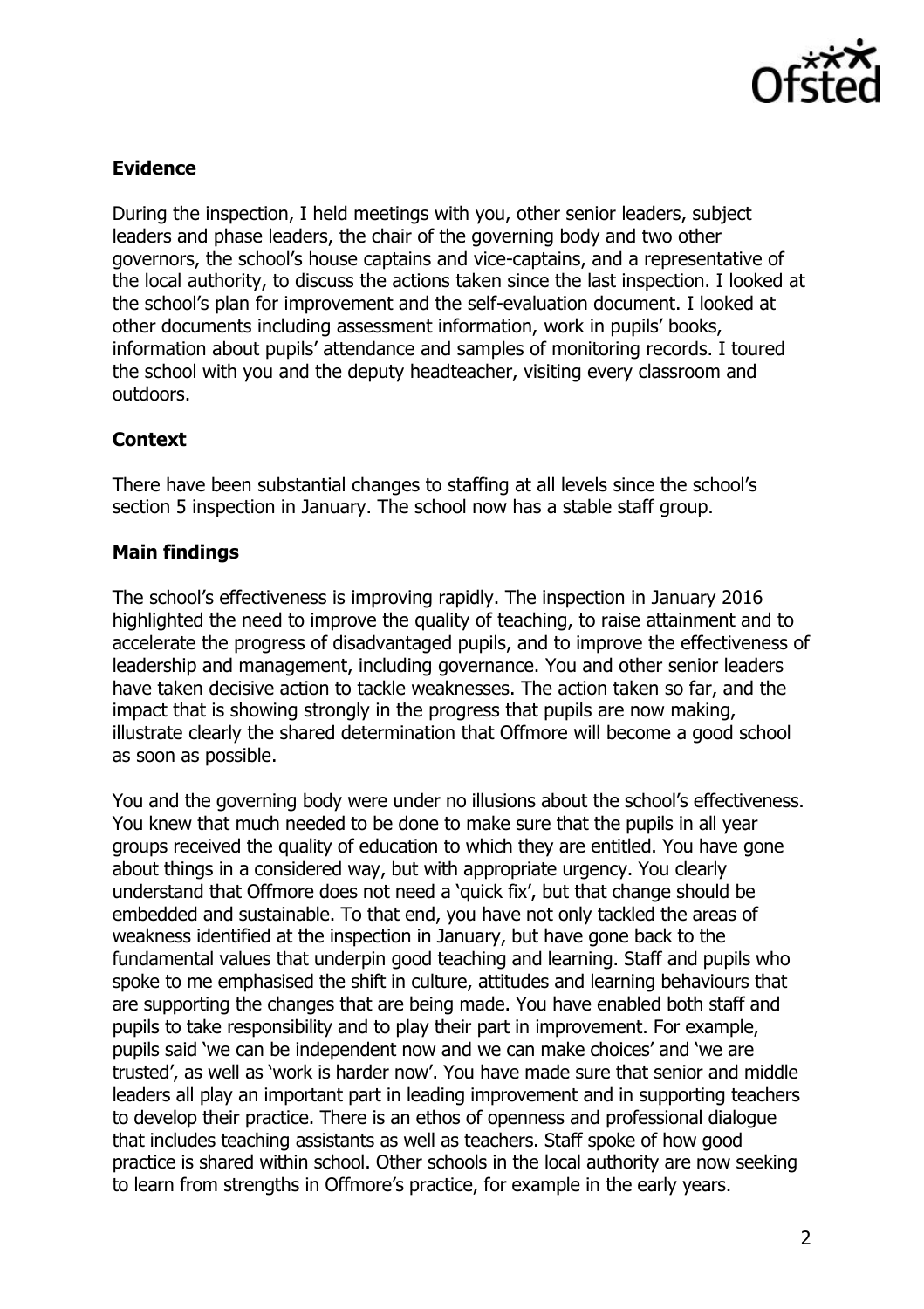

The learning environment has been transformed. Classrooms and corridors are full of examples of pupils' work across a wide range of subjects. Classroom displays reflect the school's emphasis on promoting good learning behaviours and in making sure that pupils understand what they are learning and what will come next. The outdoor environment has also been greatly enhanced and the potential for pupils to learn outside has increased substantially.

Pupils' progress is meticulously assessed and tracked. Teachers, subject leaders and senior leaders have an in-depth knowledge of pupils' progress and attainment across the school. Staff have a wealth of information at their fingertips about the achievement of different year groups and groups such as boys, girls, those who have special educational needs and/or disabilities and those who are supported through the pupil premium. The information is used well, both to identify trends and areas that require attention, but also to inform monitoring activities. You and the staff are well aware of the need to check on individual pupils as well as looking at class and group averages. Currently, the spreadsheet does not group pupils by prior attainment. It would be helpful to you to do so, so that you can be doubly sure that pupils in all prior attainment groups are making at least the progress that you expect.

Your assessments show that, overall, pupils across the school are making strong progress. This is confirmed by the work in pupils' books. Those in the upper years of key stage 2, including those who are disadvantaged, are making up lost ground at a fast pace, and proportions working within the expectations for their age are growing. This is not only because of higher expectations, but because teachers know their pupils very well, and take swift steps to deal with any gaps in prior learning that they identify. Teachers do not wait for the half-termly data gathering to show if pupils are at risk of falling behind. Immediately they spot that a pupil has not grasped something, or that previous learning is not embedded, they will make 'incidental interventions' for each pupil where necessary, and record these on the school's interactive assessment system.

Staff and pupils have high ambitions for what can be achieved. Your predictions for pupils' attainment at the end of this academic year are based on the progress that has been made so far. If achieved, there will be a substantial improvement on what Offmore's pupils have ever achieved before, and a much more accurate reflection of the pupils' potential.

You are developing systems for assessing pupils' progress in foundation subjects, beginning with French. Staff are sensibly drawing on good practice that already exists at Offmore.

Your short-term plan for improvement is appropriately focused on the key things that need to be done. All leaders contribute to the evaluation of the impact of actions on a regular basis.